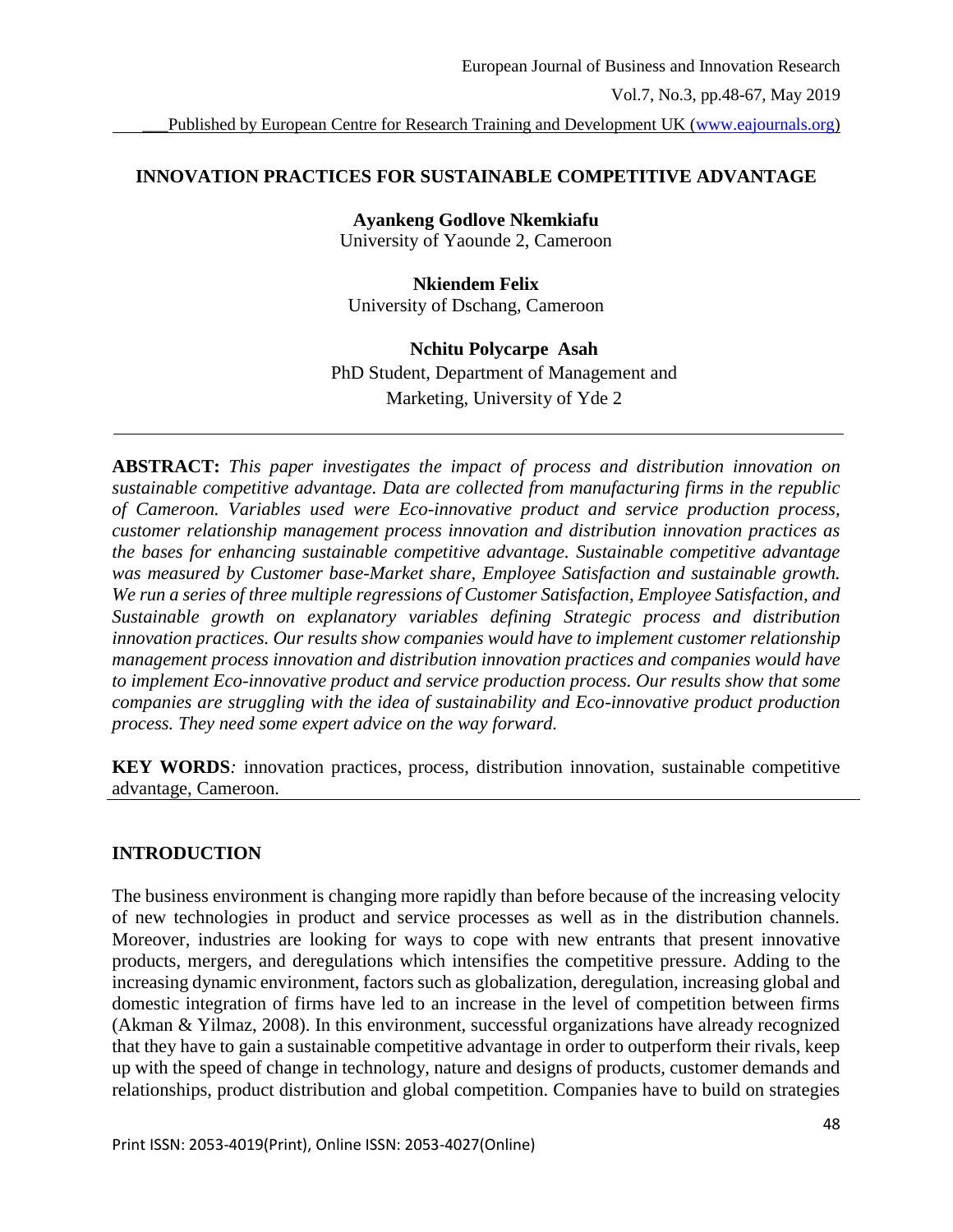Published by European Centre for Research Training and Development UK [\(www.eajournals.org\)](http://www.eajournals.org/)

to reflect the tendency of a firm to enhance, appreciate and acquire new ideas, novelty, experimentation and creative processes that may result in new products, services and a saver and quicker means to deliver the products to the final consumers.

## **LITERATURE REVIEW**

### **Theoretical Review**

It has been widely acknowledged that innovation is crucial for sustainable competitive advantage and economic growth (Edquist, 1997; Schumpeter, 1948; Waxell & Malmberg , 2007; Porter, 2008; OECD, 1999). Researhers (Drucker, 1993; Kamien and Schwartz, 1982; Porter, 1990; Hjalager, 2002; Becker and Whisler, 1967) define innovation in various ways. Schumpeter (1934) qualifies innovation as new products/services, new production techniques or new organisational structures. Alternatively, Becker and Whisler (1967) define innovation as the early use of a creative idea by one of the organisations that have similar goals. According to Kamien and Schwartz (1982) innovation occurs as a result of organisations' activities for creating new products/services or production processes. Innovation is also a central idea in the popular imaginary, in the media, in public policy and is part of everybody's vocabulary. Briefly stated, innovation has become the emblem of the modern society, a panacea for resolving many problems, and a phenomenon to be studied. The quest for innovation is so strong that some go so far as to suggest that drugs like Ritalin and Adder, used to treat psychiatric and neurological conditions, should be prescribed to the healthy as a cognitive enhancement "technology" for improving the innovative abilities of our species (Greely et al., 2008).

Although there are many categorizations of innovation offered by different researchers (Abernathy and Clark, 1985; Hjalager, 1997; Weiermar, 2006), in the innovation literature five types of innovation are commonly used by researchers. These are process innovation, service/product innovation, organisational innovation, marketing innovation and business model innovation. Service/product innovation comprises of significantly improved or completely new service or goods (OECD, 2005). The aim of process innovation is to increase efficiency and productivity. In general, the basis of process innovation is technological advances and investments (Hjalager, 2002). Marketing and distribution innovation is related to issues such as development of marketing mix, improving service quality and the innovative techniques to distribute innovation. Organisations attempt to make marketing innovation to find potential markets and to deliver quality service to target markets (Johne, 1999). Innovations in terms of organisational models, managerial techniques, strategies and organisational structures are forms of organisational innovation (Hamel, 2006). The following theoretical literature was also reviewed.

## **Eco-Innovative Production Processes**

Eco innovation is the integration of social and environmental concerns into business practices, products, and services. It also includes the design, development and manufacture of products in a manner that minimizes the health and environmental impacts throughout the product lifecycle, all which is completed in compliance with applicable regulations. Incorporating Eco-innovative practices in product development and production has become more and more important in recent years. The United Nations Conference on Sustainable Development (Rio+20) also promoted sustainable patterns of production. One of the outputs of the Conference, was the adoption of the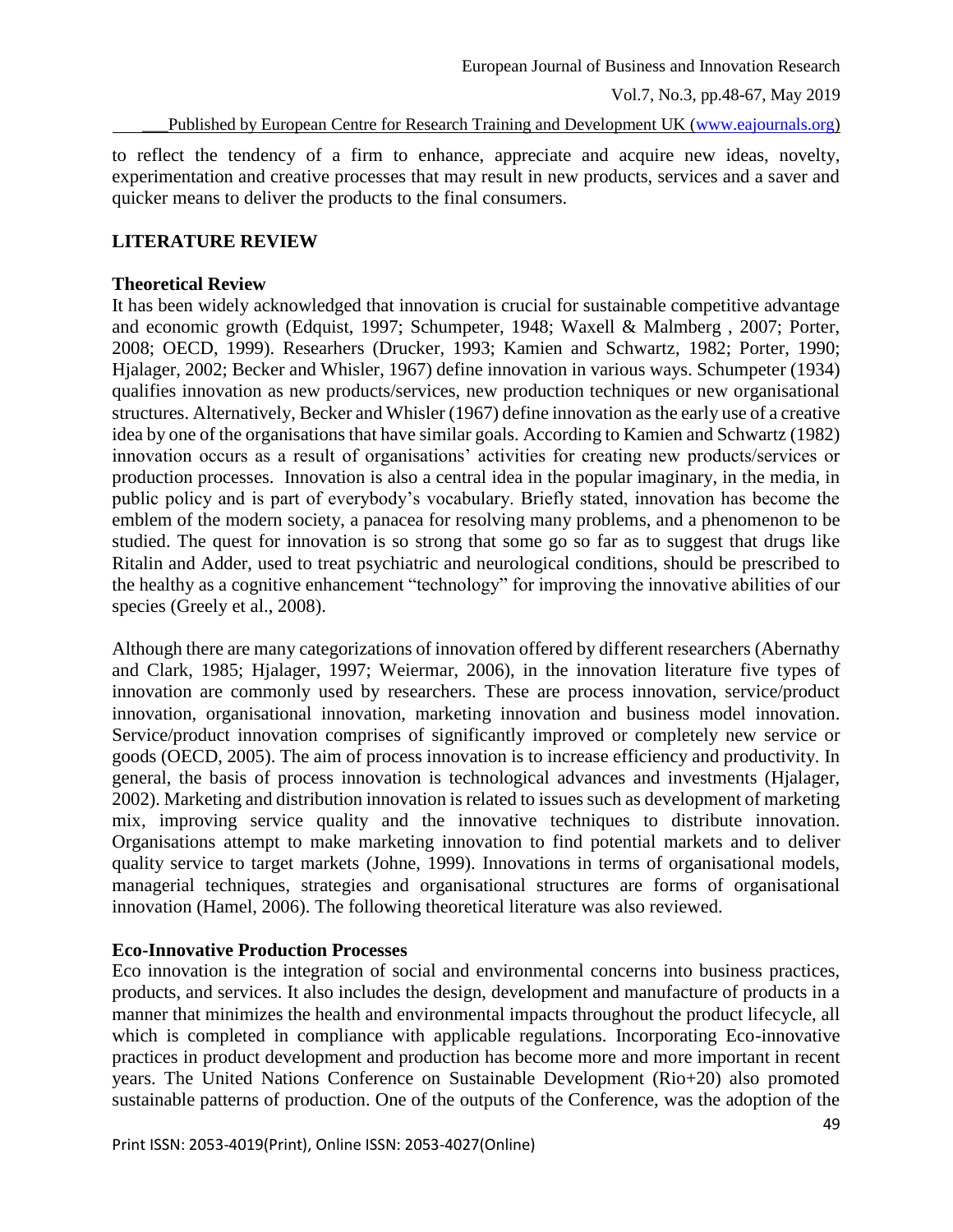Published by European Centre for Research Training and Development UK [\(www.eajournals.org\)](http://www.eajournals.org/)

10-Year Framework of Programs on Sustainable Consumption and Production Patterns (10YFP). It refers to, among others, to the 2002 Johannesburg Plan of Implementation (JPOI) and builds on the 8 years work of the Marrakech Process. In the future, firms will need to adopt more sustainable practices and outputs if they are to remain competitive and retain their legitimacy through social licence to operate and to thrive. Organisations are increasingly seeing the need to integrate society's expectations into their business strategies, not only to respond to rising pressure from consumers, employees and other stakeholders but also to explore opportunities for creating competitive advantage (Bielak, Bonini, & Oppenheim, 2007; Bonini, Mendonça, & Oppenheim, 2006). To this end,

## **Customer Relationship Management Process**

The customer relationship management process provides the structure for how the relationship with the customer is developed and maintained. It is one amongst many processes that companies can use to reach target customers. In this process, management identifies key customers and customer groups to be targeted as part of the firm's business mission. The aim is that over time, the relationships with these key customers would be solidified through the sharing of product and service information.

This process also requires that companies should tailor Product and Service Agreements (PSA) to meet the needs of key accounts and segments of other customers. Teams work with key accounts is implemented to improve processes, and eliminate demand variability and non-value-added activities. Performance reports should be designed to measure the profitability of individual customers as well as the firm's financial impact on those customers. Customer relationship management process can be achieved through the strategic process and the operational processes outlined below.

## **Distribution Innovation Practices**

Small and medium companies (SMEs) are a major part of the total business establishments around the globe (see Nagai, 2007; Yhee, 2001; Mukhamad & Kiminami, 2011). Due to its significant presence, the sector contributes substantially to Gross Domestic Product (GDP), employment, value-added creation and poverty alleviation (Agyapong, 2010; Salleh, 1991; Vandenberg, 2006). More interestingly, the increased involvement of SMEs in export activities in the recent period would make them more recognizable by competitors, better access to new markets (Ungson *et al.*, 1997), and more supportive of GDP growth (Dunusinghe, 2009; Kotz, 2011).

Previous studies have shown that export failure was substantially contributed by the ineffective processing activities, particularly the distribution channel (Ogbeuhi & Long, 1994), instead of some other factors. Many aspects of distribution channel studied in the past were members affiliation (Anderson, 1997; Rose *et al.,* 2004; Frazier *et al*., 1989; Brett, 1995; Morrisey, 2006; Jennifer, 2008), coordination management, conflict avoidance, sales and profits performance, information exchange, trust and commitment, all of which was regarded to improve the performance of channel members. In addition, studies on governance of distribution channel, the applications of non-formal channels, the position of channel members,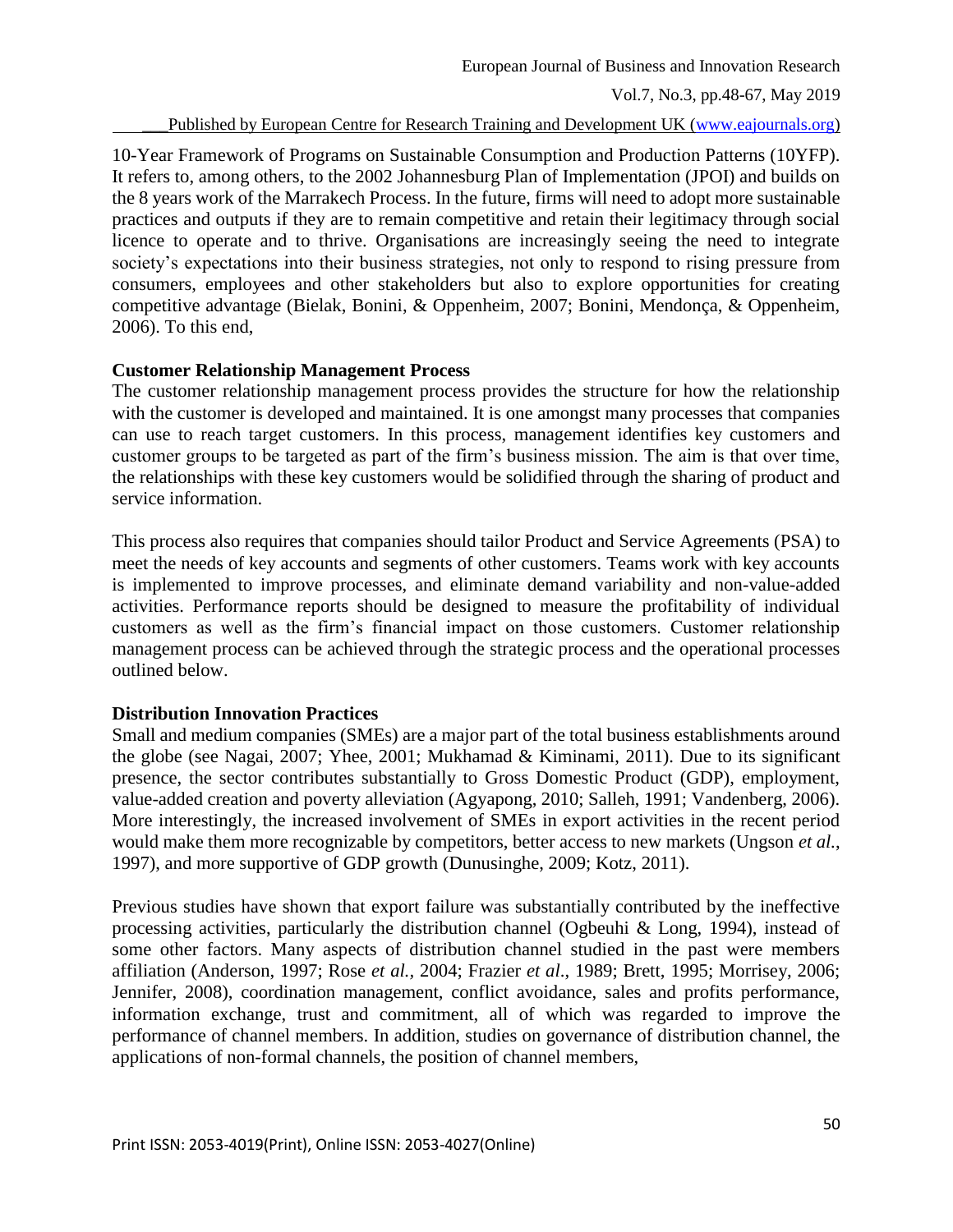### Published by European Centre for Research Training and Development UK [\(www.eajournals.org\)](http://www.eajournals.org/)

### **Innovation Strategies for Sustainable Competitive Advantage**

When a firm sustains profits that exceed the average for its industry, the firm is said to possess a competitive advantage over its rivals (porter, 1985). Oliver, (1997) proposes that in order to have a sustainable competitive advantage, consumers must perceive some differences between a firm's product offering and the competitor offering.

For gaining sustainable competitive advantage, a firm has to optimally utilize its internal resources and capabilities to exploit external opportunities at the same time, gauging the external threats. More emphasis has to be placed on the organisation's capability to change, innovate, and be flexible and to learn how to adapt to a rapidly changing environment. Oliver (1997) argues that both resources and institutional capital are indispensable to creating a sustainable competitive advantage. The capability based view of the firm also explains how enterprises develop and maintain their sources of competitive advantage. However, it does not explain why some firms, which developed a core competence, eventually lost it because of "core rigidities" within those firms.

The resource based theory argues that competitive advantages lie in the heterogeneous firmspecific resources possessed by the firm (rumelt, 1984, montgomery and wernerfelt, 1988). Resources include "all assets, capabilities, organisational processes, firm attributes, culture, information and knowledge which enable the firm to conceive and implement strategies that improve efficiency and effectiveness" (Barney, 1991, p. 101). Resources do not exclusively determine what the firm can do and how well it can do it.

Distinctive organisational capabilities are needed to drive sustainability. (Grant, 1991) further defined distinctive organisational capabilities as the organisation's capacity to perform a range of organisational routines for purposes of delivering products and services to the market in a way that outperforms competitors. Distinctive capabilities are information based knowledge systems. The competitor in ability to duplicate the distinctive capabilities (grant 1991) on which competitive advantage is founded is suggested as a key source of sustainable competitive advantage. Enduring success requires sustainable competitive advantages and implies continuous improvement and innovation (Han et al, 1998; lewis, 1993).

# **REVIEW OF EMPIRICAL LITERATURE**

## **Market Share and Profitability**

The first attempts to establish a relationship between market share and profitability, according to Scherer (1980), were made by industrial organisation economists. The most comprehensive early attempts were studies conducted by Epstein (1934), Crum (1939), and Alexander (1949): all of these studies found a negative relationship between profitability and size. In a subsequent study, Stekler (1963) found that profit ratios declined with size for profitable firms, but profits increased with size for small and medium firms when all firms were included. Hall and Weiss (1967) found a positive relationship while Mancke (1974) and Whittington (1980) found no relationship between size and profitability.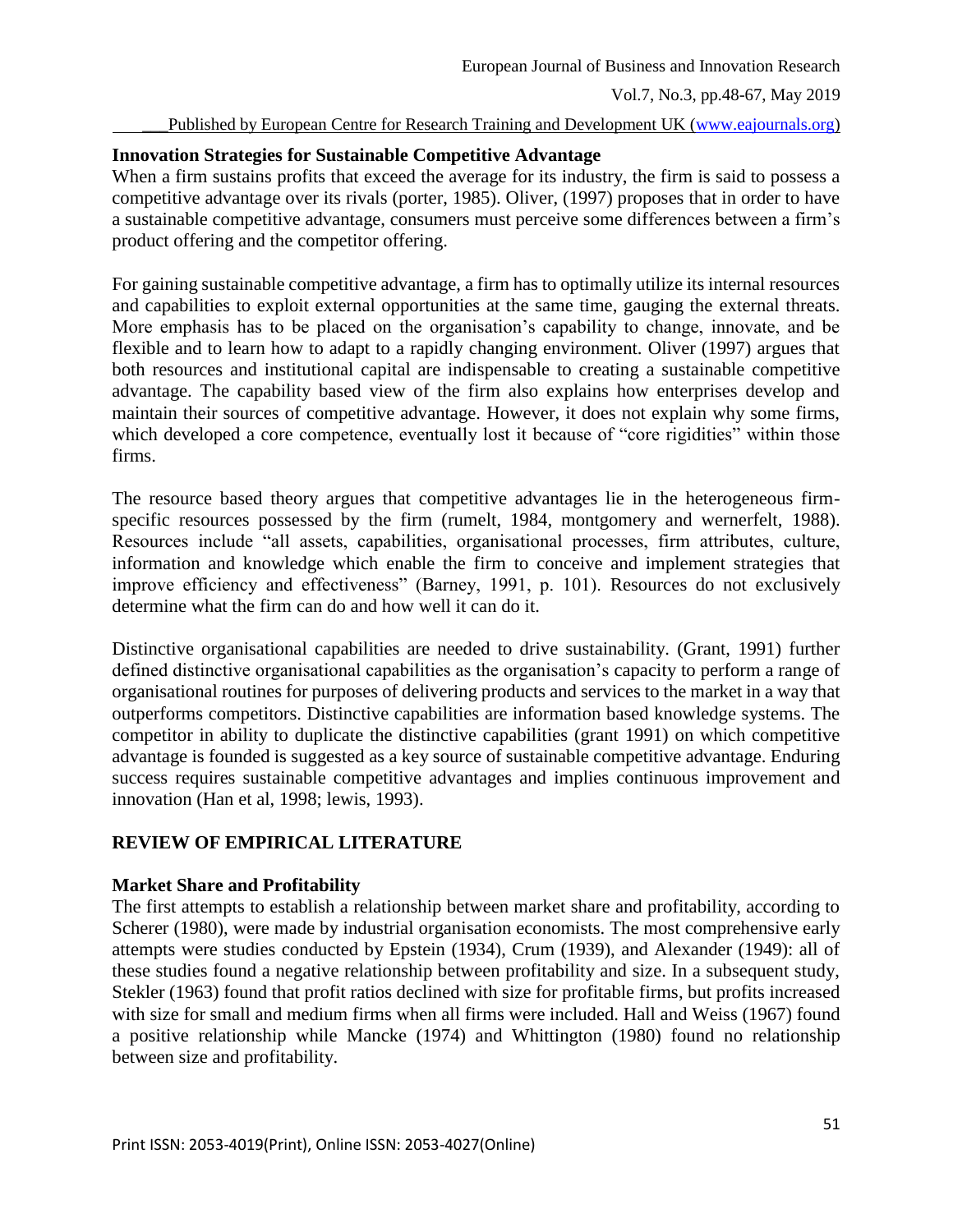Published by European Centre for Research Training and Development UK [\(www.eajournals.org\)](http://www.eajournals.org/)

In a much discussed study using the PIMS database Buzzell, Gale and Sultan (1975) found a positive link between market share and profitability. This article showed that, regardless of whether market share is defined by rank or percentage; there is a strong correlation between market share and profit margin. The PIMS data set revealed that a company with a market share of 40 percent will achieve a profit margin twice as high as the competitor 10 percent of the market (Simon 2010). Therefore, the strategic implication of these findings is that firms should strive to achieve a higher market share in order to reap the advantages of higher economies of scale and experience. The higher the relative market share the lower the company's unit costs are and the higher the profit margins. The most important question about the relationship is whether it represents a mere correlation or a true causal relationship (Ailawadi, Farris and Parry 1999).

### **Employee Satisfaction and Enterprise Performance**

Successful organisations depend on the high performance of their employees to meet their objectives. In order to achieve their strategic aims and keep their competitive advantage, their employees must perform at high levels (Lado and Wilson, 1994; Dessler, 2011). Organisational behavior philosophers believe that it is also crucial to have the right employees for the right jobs (Kristof-Brown et al., 2005). The person-job fit is important because it determines whether or not the employee is well-suited for the job (Zheng et al., 2010) and whether the employee will be committed and productive to the organisation (Rousseau and McLean Parks, 1992).

Researches in the past have examined a number of elements that can affect job performance. Jaramilloa et al. (2005) and Al Ahmadi (2009) showed that a crucial element is employees' commitment to their job. There is also a strong connection between being satisfied at their job and their performance (Gu and Chi, 2009). Ng and Feldman (2009) found that education and training was a positive influence on job performance. Other studies by Karatepea et al. (2006) and D"Amato and Zijlstra (2008) found that a person's self-motivation and efficiency has a positive effect on job performance.

## **Innovation Practices and Environmental Sustainability**

The excessive use of natural resources occasioned by rapid economic growth has damaged the environment and raised many environmental concerns(Qi, &G.Y.; Shen, L.Y.; Zeng, S.X.; Jorge, O.J 2010) .To conserve energy and reduce carbon emissions, many countries have established environmental regulations; examples include restrictions on chlorofluorocarbons, the sustainable development announcements of the Johannesburg world summit, and restrictions on the use of certain hazardous substances (e.g., electrical and electronic equipment requirements, the European Union's Restriction of Hazardous Substances Directive).

These regulations have not only increased awareness of environmental management; they have also resulted in changes in management practices and competition among companies(Porter, M.E.; van der Linde, C.1995) To conform to the new environmental regulations, companies have had to adopt environmentally friendly practices. They have also had to improve their environmental images and branding in the hope of sustaining and improving their performance and competitive advantage "Going green" has been one of the important ways that companies have dealt with environmental issues. Methods of acquiring green capabilities and conducting green practices have drawn increased attention and prompted discussion for the last two decades. To facilitate the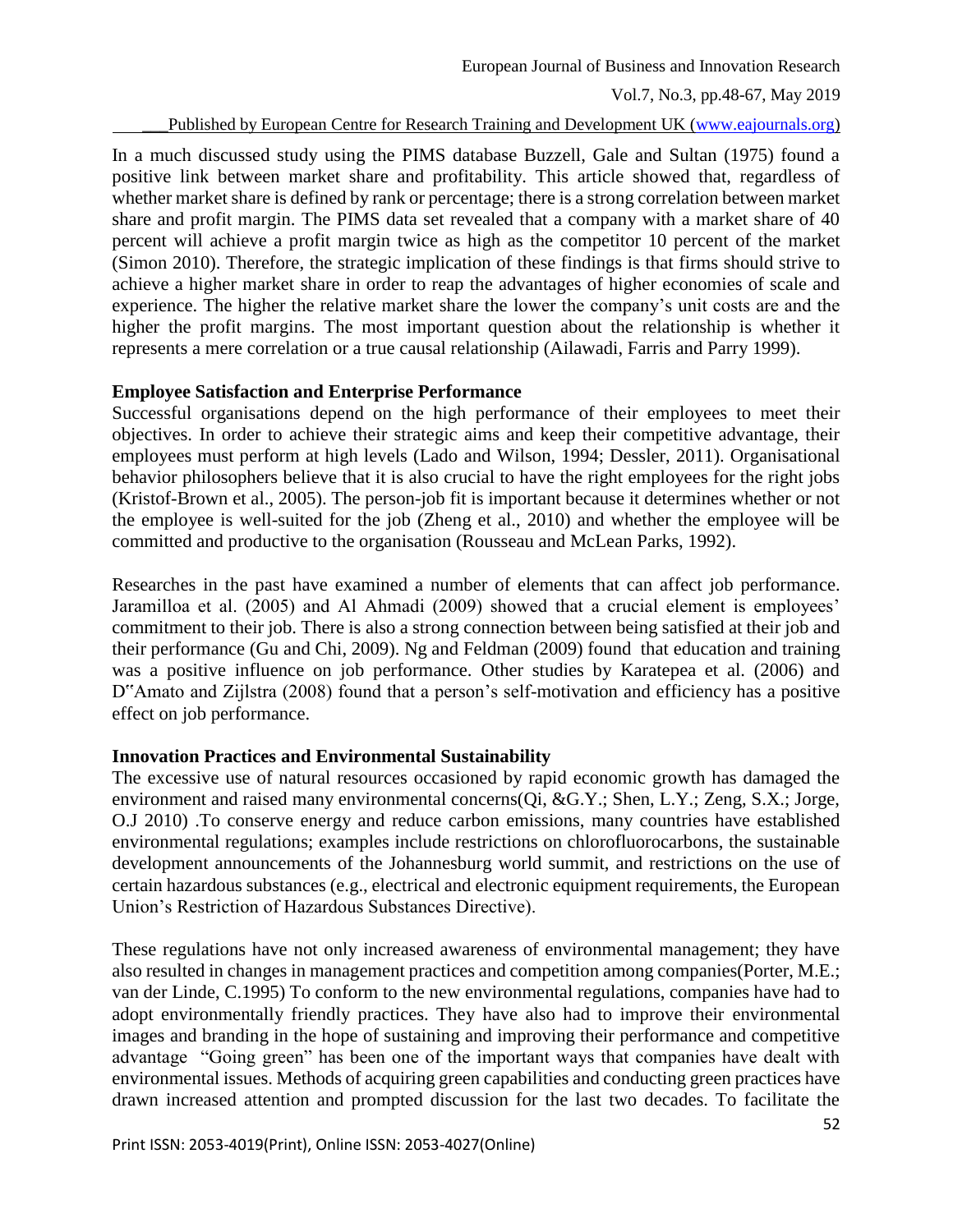\_\_\_Published by European Centre for Research Training and Development UK [\(www.eajournals.org\)](http://www.eajournals.org/)

adoption of green innovations, companies must consider the important drivers and antecedents in their businesses

These include the concerns of customers (Thøgersen, J.; Zhou, Y.2012) the preferences of business owners, the capabilities of suppliers, government regulations, the technological, organisational, and environmental determinants of green practices. Although previous studies have provided some evidence of the influence of various factors on green practices, to date, few systematic and complete analyses of the antecedents and drivers of green innovation have been performed. "Going green" has been one of the important ways that companies have dealt with environmental issues.

## **METHODOLOGY AND DATA**

The main hypothesis in this study is that Strategic innovation practices have positive impact on sustainable competitive advantage in the manufacturing sector. The model used is a multiple linear regression that links sustainable competitive variables to Strategic process and distribution innovation practices. Thus, the model is of the form:

 $Y = \beta i jX i j + \beta o + \mu i j$ 

Where Y represents the dependent variable of sustainable competitive advantage, X represents a vector of Strategic process and distribution innovation practices, βs are parameters, βo is the constant term, and μij represents the error term.

Sustainable competitive advantage was measured by High customer base-Market share (CBMS), Employee Satisfaction (ES) and Environmental Sustainability (ENS). The explanatory variables of process and distribution innovation practices were Eco-innovative product production process (EPPP), customer relationship management process innovation (CRMPI) and distribution innovation practices (DIP).

## **Model one (1)**

High customer base-Market share (YCBMS) with strategic process innovation practices  $Y_{CBMS(1t)} = \beta_0 + \beta_{11} X_{EPPP(1t)} + \beta_{12} X_{CRMPI(2t)} + \beta_{13} X_{DIP(3t)} + \mu_{1t}$ 

## **Model two (2)**

Employee satisfaction (**YES**) with strategic process innovation practices **YES** (2t) **=** $\beta$ **0+** $\beta$ **21XEPPP**(1t)**+** $\beta$ **22X**CRMPI(2t)**+** $\beta$ **23X**DIP(3t)+**µ**<sup>1t</sup>

## **Model three (3)**

Direct Financial impact (**YDFI)** with strategic process innovation practices **YDFI** (3t)**=**  $\beta$ **0+** $\beta$ 31**XEPPP**(1t)**+**  $\beta$ 32**X**CRMPI(2t**+** $\beta$ 33**X**DIP(3t) +**µ**1t

Data were obtained from 20 manufacturing firms in Cameroon. Questionnaires were sent to a total of 800 employees working in the area of strategic process innovation practices. Those workers had knowledge of past and present organizational practices relating to strategic innovation practices. The response rate of the survey was 75% for employees and a final sample of 600 respondents. Companies in the manufacturing sectors that were surveyed were mainly those in Beverages and Nutrition. Answers were provided by respondents on a Likert scale ranging from 1 to 5 categorized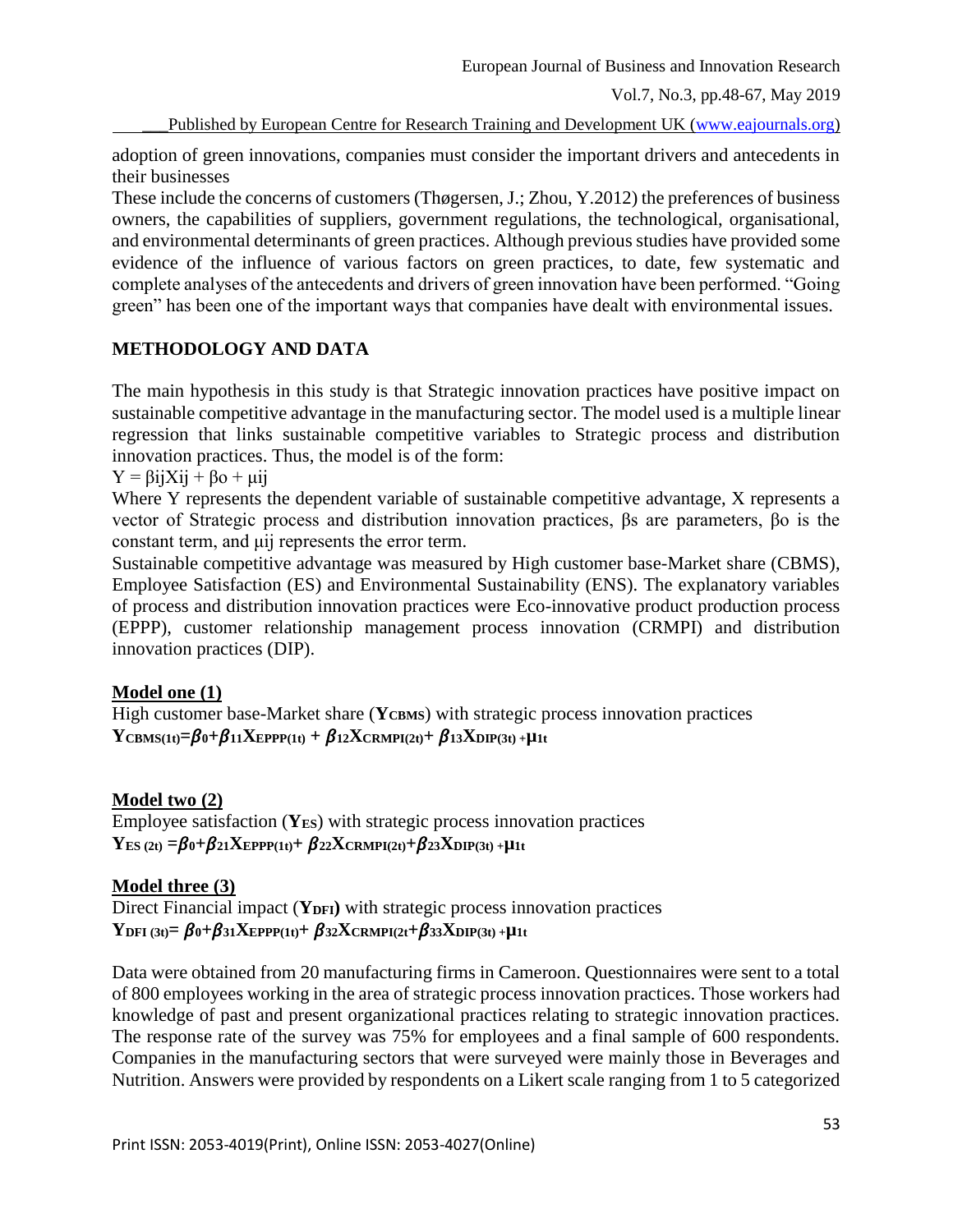European Journal of Business and Innovation Research

Vol.7, No.3, pp.48-67, May 2019

Published by European Centre for Research Training and Development UK [\(www.eajournals.org\)](http://www.eajournals.org/)

as followed: 5 for strongly agree; 4 for agree; 3 for undecided 2 for disagree and 1 for strongly disagree.

# **THE RESULTS AND FINDINGS**

The tables below provide descriptive statistics and correlations for the independent and dependent variables

|                                       | <b>TABLE 1: DESCRIPTIVE STATISTICS FOR INDEPENDENT VARIABLES</b> |         |         |         |                       |  |  |  |
|---------------------------------------|------------------------------------------------------------------|---------|---------|---------|-----------------------|--|--|--|
|                                       | N                                                                | Minimum | Maximum | Mean    | <b>Std. Deviation</b> |  |  |  |
|                                       |                                                                  |         |         |         |                       |  |  |  |
| <b>ECOINNOVATIVEP</b><br>(EPPP)       | 400                                                              | 13.00   | 68.00   | 37.9600 | 8.10943               |  |  |  |
| <b>CUSTOMERRELAT(CRM</b><br>$\rm{PD}$ | 400                                                              | 8.00    | 40.00   | 30.7800 | 6.98381               |  |  |  |
| <b>DISTRIBUTIONPROCESS</b><br>(DIP)   | 400                                                              | 9.00    | 43.00   | 34.6200 | 6.70432               |  |  |  |
| Valid N (listwise)                    | 400                                                              |         |         |         |                       |  |  |  |

## **TABLE 2: CORRELATIONS COEFFICIENTS FOR INDEPENDENT VARIABLES**

|                                              | <b>EPPP</b> | (CRMPI)   | DIP |
|----------------------------------------------|-------------|-----------|-----|
| ECOINNOVATIVEPRODUCTPROD<br>UUCTIONPRO(EPPP) |             |           |     |
| CUSTOMERRELATIONROCESS(CR<br>MPI)            | $.365***$   |           |     |
| DISTRIBUTIONINNOVATIONPROC<br>E(DIP)         | $.495***$   | $.642***$ |     |

\*\*. Correlation is significant at the 0.01 level (2-tailed).

## **TABLE 3: RELIABILITY STATISTICS FOR THE INDEPENDENT VARIABLE**

| Cronbach's Alpha | N of Items |
|------------------|------------|
| .740             |            |

Table 3 Gives the Cronbach's alpha values with factor loadings were greater than or equal to 0.740 thresholds. This showed that all independent variables had acceptable reliabilities.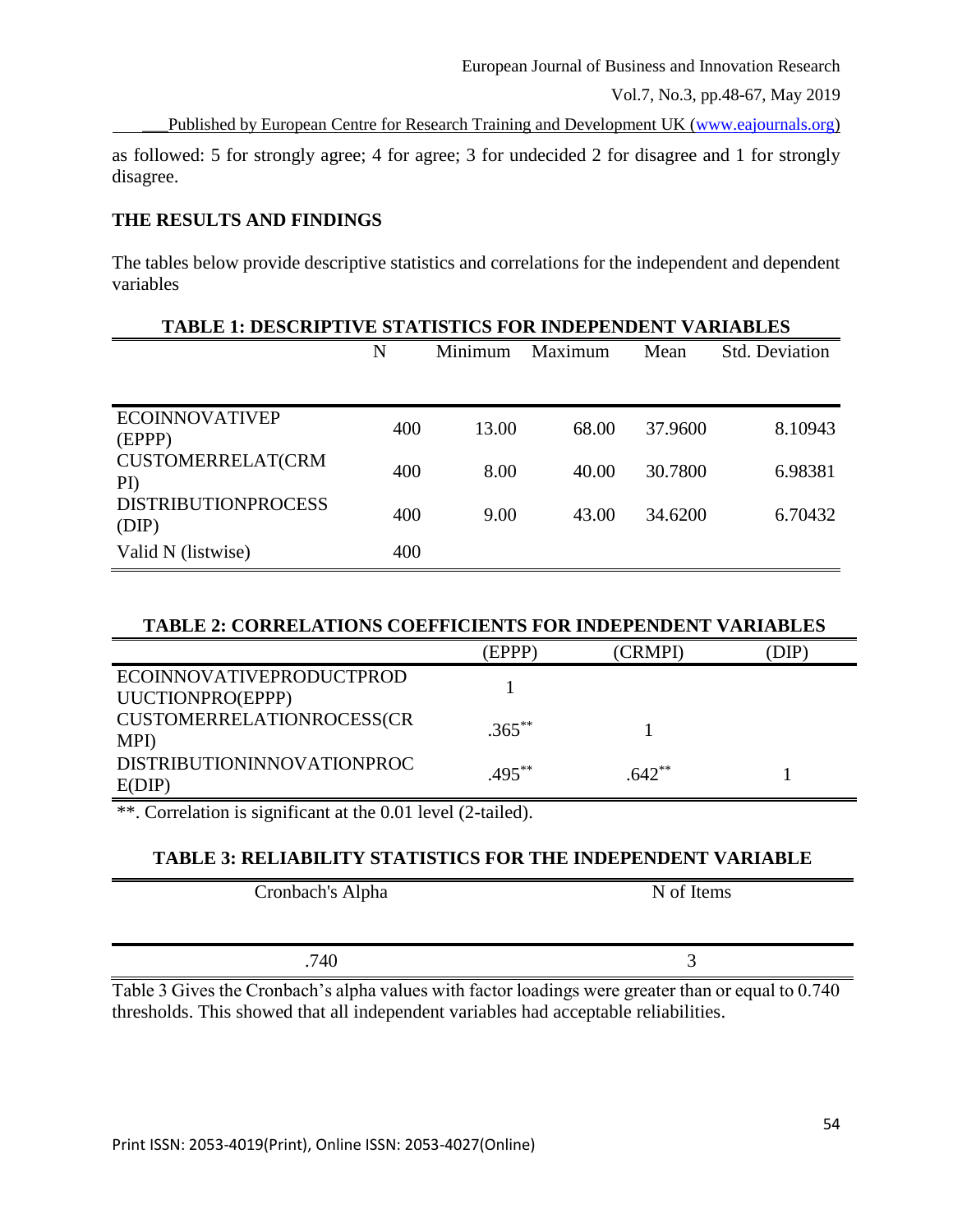Published by European Centre for Research Training and Development UK [\(www.eajournals.org\)](http://www.eajournals.org/)

|                                               | N   | Minimum | Maximum | Mean    | <b>Std. Deviation</b> |  |  |  |
|-----------------------------------------------|-----|---------|---------|---------|-----------------------|--|--|--|
| <b>CUSTOMERBASEMKTSHAR</b><br>E               | 400 | 6.00    | 25.00   | 19.5800 | 3.78410               |  |  |  |
| <b>EMPLOYEESATISFACTION</b>                   | 400 | 5.00    | 24.00   | 18.6200 | 4.23798               |  |  |  |
| <b>ENVIRONMENTALSUSTAIN</b><br><b>ABILITY</b> | 400 | 20.00   | 67.00   | 53.6800 | 9.82134               |  |  |  |
| Valid N (listwise)                            | 400 |         |         |         |                       |  |  |  |

# **TABLE 4: DESCRIPTIVE STATISTICS FOR DEPENDENT VARIABLES**

### **TABLE 5: CORRELATIONS COEFFICIENTS FOR DEPENDENT VARIABLES**

|                                        | <b>SEMKTSHARE</b> | CUSTOMERBA EMPLOYEESA ENVIRONMEN<br><b>TISFACTION</b> | <b>TALSUSTAINA</b><br><b>BILITY</b> |
|----------------------------------------|-------------------|-------------------------------------------------------|-------------------------------------|
| <b>CUSTOMERBASEMKTSHARE</b>            |                   |                                                       |                                     |
| <b>EMPLOYEESATISFACTION</b>            | $.608***$         |                                                       |                                     |
| <b>ENVIRONMENTALSUSTAINABILI</b><br>TY | $.896***$         | $.824***$                                             |                                     |

\*\*. Correlation is significant at the 0.01 level (2-tailed).

## **TABLE 6: CHI SQUARE TEST FOR DEPENDENT VARIABLES**

|             | <b>CUSTOMERBASE</b><br><b>MKTSHARE</b> | <b>EMPLOYEE</b><br><b>SATISFACTION</b> | <b>ENVIRONMENTAL</b><br><b>SUSTAINABILITY</b> |
|-------------|----------------------------------------|----------------------------------------|-----------------------------------------------|
| Chi-Square  | $195.840^a$                            | $339.200^a$                            | 182.400 <sup>b</sup>                          |
| df          | 13                                     | 13                                     | 25                                            |
| Asymp. Sig. | .000                                   | 000                                    | .000                                          |

| <b>TABLE 7: RELIABILITY STATISTICS FOR THE DEPENDENT VARIABLE</b>                                  |            |
|----------------------------------------------------------------------------------------------------|------------|
| Cronbach's Alpha                                                                                   | N of Items |
| .819                                                                                               |            |
| Table 7 Gives the Cropbach's alpha values with factor loadings were greater than or equal to 0.810 |            |

es the Cronbach's alpha values with factor loadings were greater than or equal to 0.819 thresholds. This showed that all dependent variables had acceptable reliabilities.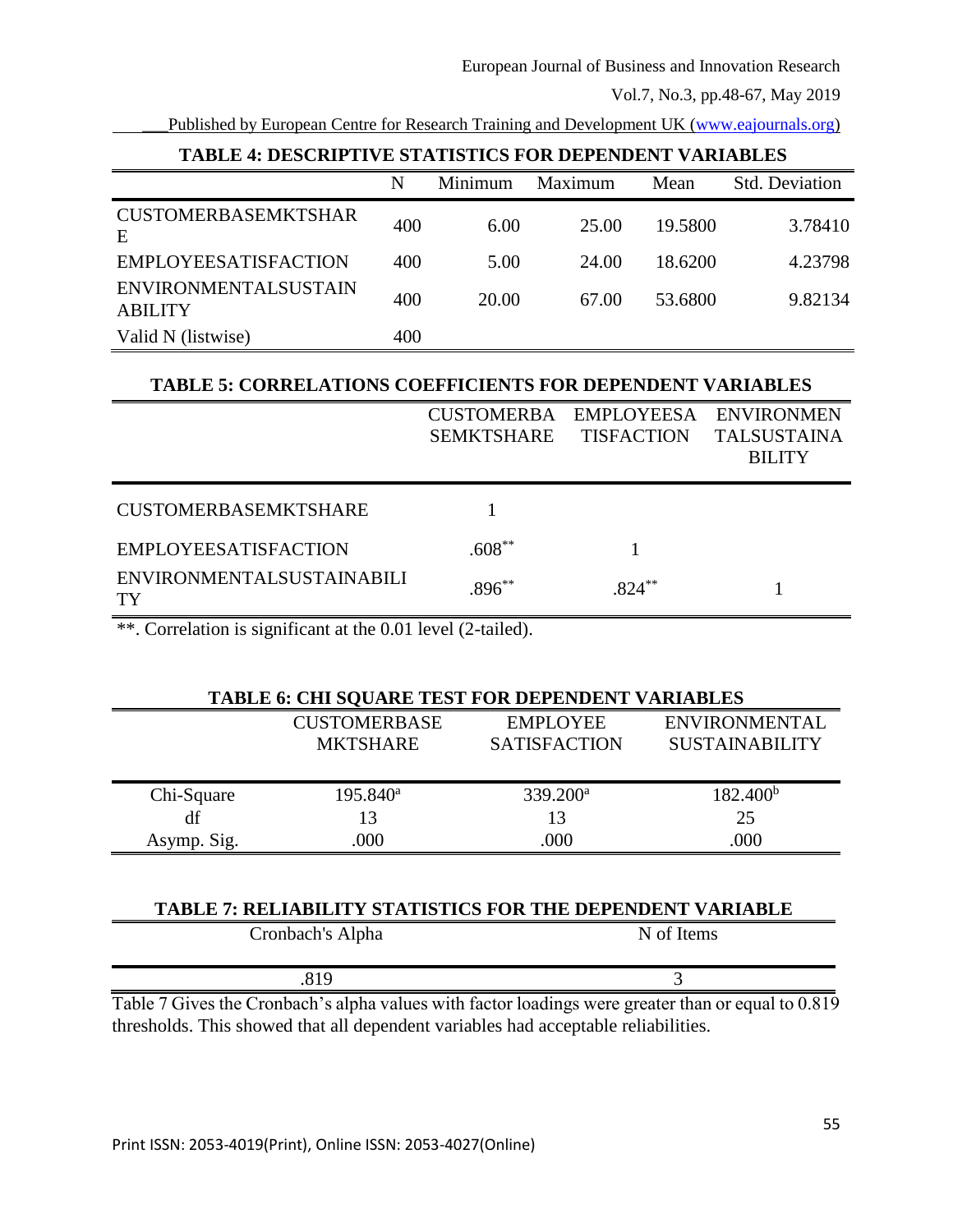Published by European Centre for Research Training and Development UK [\(www.eajournals.org\)](http://www.eajournals.org/)

|       |            | <b>TABLE 8: ANOVA FOR OVERAL MODEL</b>                         |     |             |         |                   |
|-------|------------|----------------------------------------------------------------|-----|-------------|---------|-------------------|
| Model |            | Sum of Squares                                                 | Df  | Mean Square | F       | Sig.              |
|       |            |                                                                |     |             |         |                   |
|       | Regression | 92865.455                                                      | 3   | 30955.152   | 606.820 | .000 <sup>b</sup> |
|       | Residual   | 20200.785                                                      | 396 | 51.012      |         |                   |
|       | Total      | 113066.240                                                     | 399 |             |         |                   |
|       |            | a. Dependent Variable: SUSTAINCOMPETITIVEADVANATAGE            |     |             |         |                   |
|       |            | b. Predictors: (Constant), DISTRIBUTIONINNOVATIONPROCESS(DIP), |     |             |         |                   |
|       |            | CUSTOMERRELATIONSHIPMANTINNOPROCESS(CRMP),                     |     |             |         |                   |
|       |            | ECOINNOVATIVEPRODUCTPRODUUCTIONPRO(EPPP)                       |     |             |         |                   |
|       |            |                                                                |     |             |         |                   |

### **DISCUSSION**

#### **Model one (1)**

High customer base-Market share (YCBMS) with strategic process innovation practices  $Y_{CBMS(1t)} = \beta_0 + \beta_{11} X_{EPPP(1t)} + \beta_{12} X_{CRMPI(2t)} + \beta_{13} X_{DIP(3t)} + \mu_{1t}$ 

|       |                           | TABLE 9: COEFFICIENTS FOR MODEL I |            |              |          |      |
|-------|---------------------------|-----------------------------------|------------|--------------|----------|------|
| Model |                           | Unstandardized                    |            | Standardized |          | Sig. |
|       |                           | Coefficients                      |            | Coefficients |          |      |
|       |                           | B                                 | Std. Error | Beta         |          |      |
|       | (Constant)                | 1.704                             | .482       |              | 3.537    | .000 |
|       | <b>ECOINNOVA (EPPP)</b>   | $-.093$                           | .015       | $-.172$      | $-6.141$ | .000 |
|       | <b>CUSTOMER (CRMP)</b>    | .075                              | .012       | .160         | 6.487    | .000 |
|       | <b>DISTRIBUTION (DIP)</b> | .517                              | .017       | .916         | 30.501   | .000 |

**TABLE 9: COEFFICIENTS FOR MODEL 1**

#### a. Dependent Variable: CUSTOMERBASEMKTSHARE

From the Table 9 above, the equation becomes;

**YCBMS(1t)=1.704 - 0.093XEPPP(1t) +0.075XCRMPI(2t)+ 0.517XDIP(3t)** 

Customer relationship innovation management process and Distribution innovation practices are all positively correlated to customer base market share. As such when manufacturing companies engage in effective customer relationship management process and distribution innovation practices then the customer's base would increase leading to higher returns. Notwithstanding, the eco innovation product production process was significant but had a negative relationship with market share and as such companies would have to implement better eco innovation product production processes that would be inclusive and desirable by customers.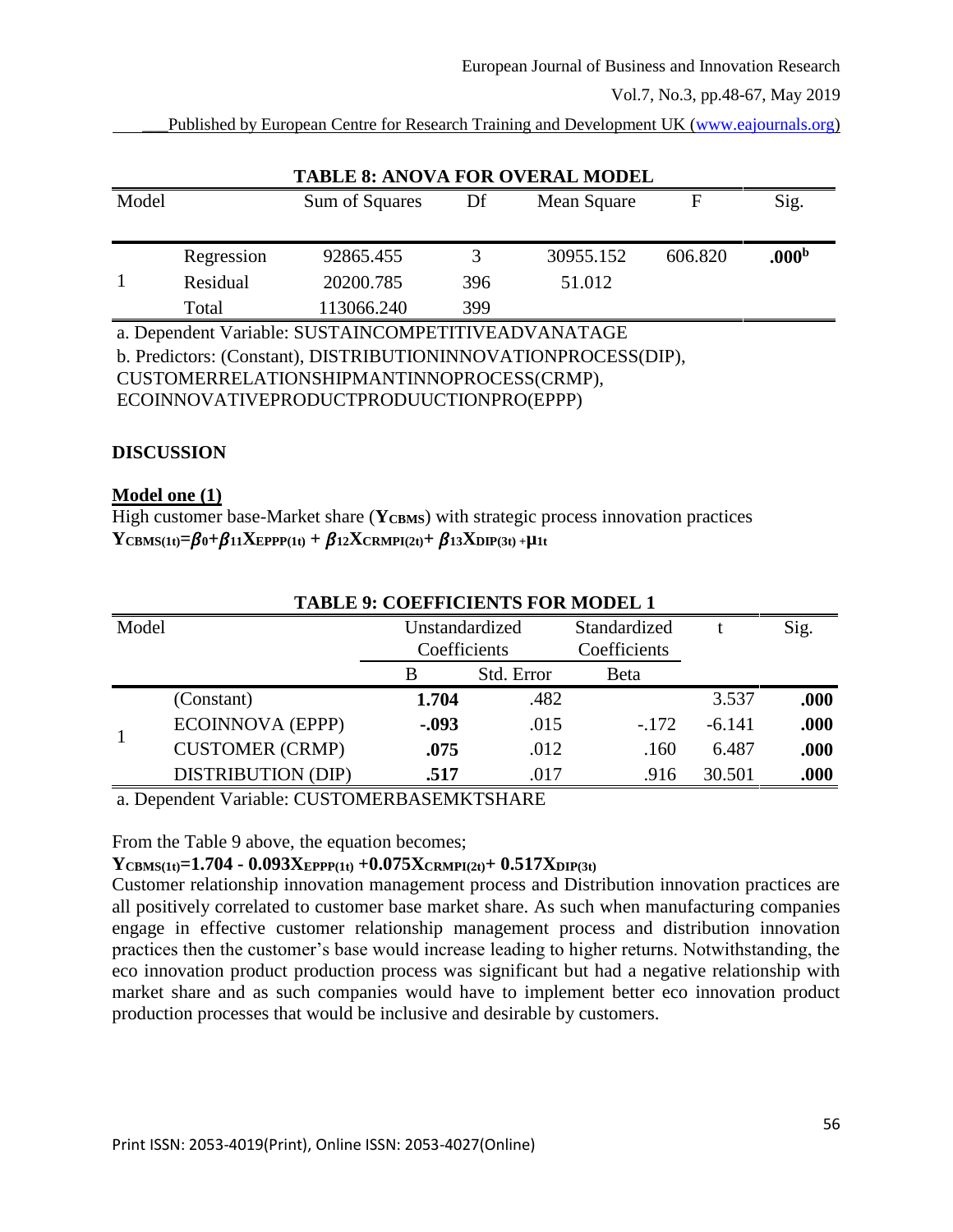|       | 1.204222.70772.77                         |                                |            |                              |          |       |
|-------|-------------------------------------------|--------------------------------|------------|------------------------------|----------|-------|
|       | <b>TABLE 10: COEFFICIENTS FOR MODEL 2</b> |                                |            |                              |          |       |
| Model |                                           | Unstandardized<br>Coefficients |            | Standardized<br>Coefficients |          | Sig.  |
|       |                                           | B                              | Std. Error | Beta                         |          |       |
|       | (Constant)                                | 1.654                          | .687       |                              | 2.406    | .017  |
|       | ECOINNOVATIVEPRO(EPPP)                    | $-.188$                        | .022       | $-.309$                      | $-8.652$ | .000  |
|       | CUSTOMERRELATIO(CRMP)                     | .360                           | .016       | .688                         | 21.825   | .000  |
|       | DISTRIBUTIONINNOVA(DIP)                   | .263                           | .024       | .415                         | 10.853   | .000. |

Published by European Centre for Research Training and Development UK [\(www.eajournals.org\)](http://www.eajournals.org/)

a. Dependent Variable: EMPLOYEESATISFACTION

From the Table 10 above, the equation becomes;

# **YES (2t) =1.654-0.188XEPPP(1t)+ 0.360XCRMPI(2t)+0.263XDIP(3t)**

Customer relationship management process and distribution innovation practices are all positively correlated to customer base market share. As such when manufacturing companies engage in effective customer relationship management process and distribution innovation practices then the customer's base would increase leading to higher returns. Notwithstanding, the eco innovation product production process was significant but had a negative relationship with market share. This signifies that employees are not motivated with respect to eco innovative products and services. It is important that companies engage employees in the process of design and development of eco innovation products and services and also implement better eco innovation product production processes that would be inclusive and desirable by customers.

| Model |                        | Unstandardized<br>Coefficients |            | Standardized<br>Coefficients |          | Sig. |
|-------|------------------------|--------------------------------|------------|------------------------------|----------|------|
|       |                        | B                              | Std. Error | <b>B</b> eta                 |          |      |
|       | (Constant)             | 7.186                          | 1.374      |                              | 5.231    | .000 |
|       | ECOINNOVA (EPPP)       | 1.114                          | .048       | .760                         | 23.041   | .000 |
|       | <b>CUSTOMERR(CRMP)</b> | .458                           | .033       | .378                         | 13.922   | .000 |
|       | DISTRIBUTION(DIP)      | $-.308$                        | .043       | $-.219$                      | $-7.103$ | .000 |

**TABLE 11: COEFFICIENTS FOR MODEL 3**

## **Model three (3)**

**Model two (2)**

a. Dependent Variable: ENVIRONMENTALSUSTAINABILITY

From the Table 11 above, the equation becomes;

# **YENS (2t) =7.186 + 1.114XEPPP(1t)+ 0.458XCRMPI(2t)-0.308XDIP(3t)**

Eco innovation process and customer relationship management process are all positively correlated to environmental sustainability. As such when manufacturing companies engage in Eco innovation process and customer relationship management process then the companies can achieve a sustainable output and environment which serves as a source for resources and marketing tool for companies. Notwithstanding, the distribution innovation process was significant but had a negative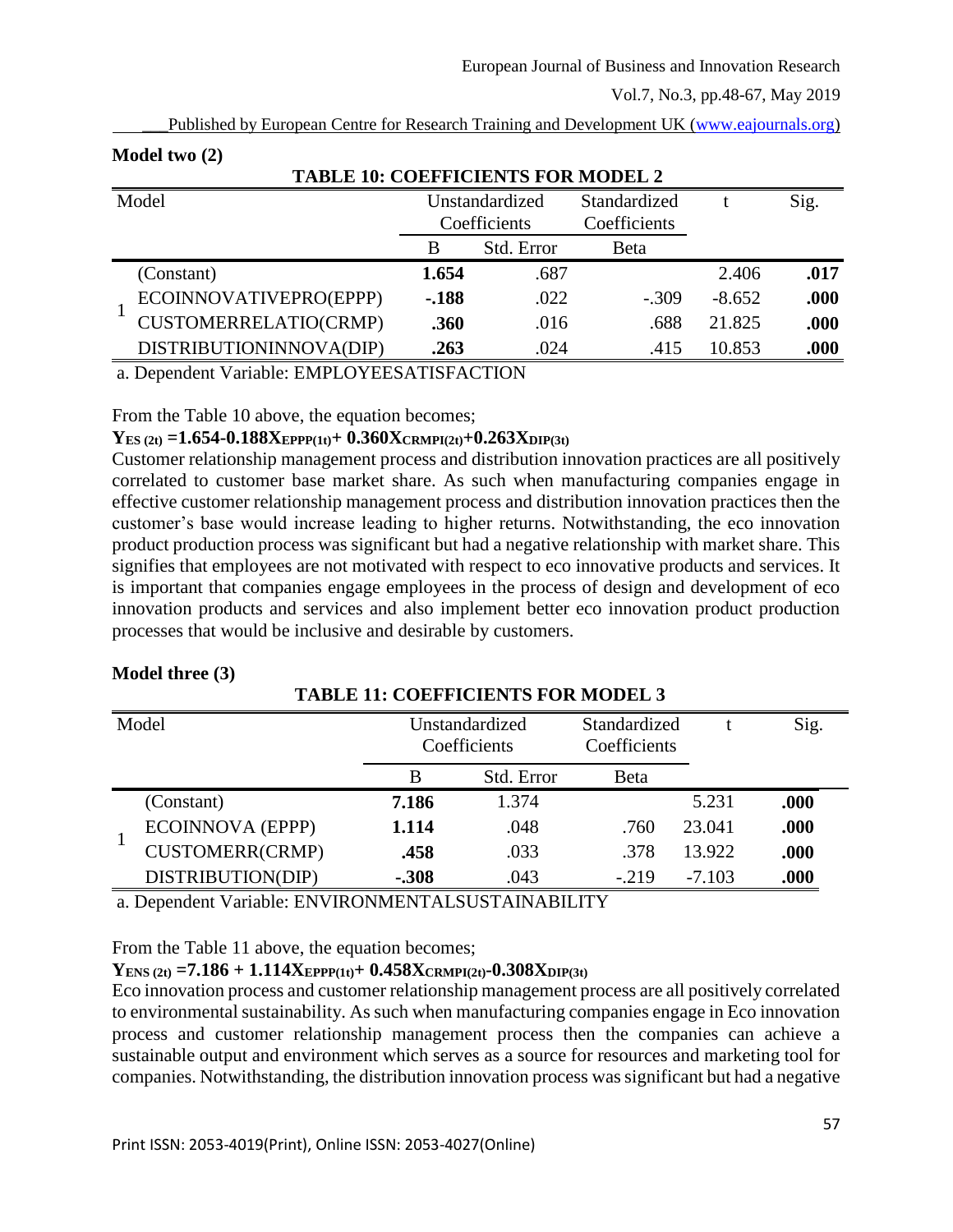Published by European Centre for Research Training and Development UK [\(www.eajournals.org\)](http://www.eajournals.org/)

relationship with environmental sustainability as such companies would have to implement better distributive processes that would be inclusive and desirable by customers.

### **IMPLICATION TO RESEARCH AND PRACTICE**

### **IMPROVING STRATEGIC DESIGN OPTIONS FOR PHYSICAL DISTRIBUTION STRATEGY**

Innovative Physical distribution is the set of activities concerned with efficient movement of finished goods from the end of the production operation to the consumer. Bolt (1987) grouped innovative physical distribution as one of the various environments in which sales management operates. It is paramount in this current intense competitive pressure to reach customers at the right time and through the right channels so as to maintain a competitive position in the market. In this case the manner of distribution is paramount. Distribution from the manufacturer to the end consumer in the case of manufacturing of perishable products is important. When considering distribution of products to get to the final consumers such as supplier to manufacturer or the direct supply from manufacturers to retailers to reach the customers, there are three key decisions to answer in order to design a distribution network:

- 1. Will product be delivered to the retailers in the customer location or picked up from a preordained site?
- 2. Will product flow through an intermediary (or intermediate location)?
- 3. Will product flow directly to the end users without intermediation?

Based on the choices for the two decisions, the researcher could encourage companies to use any or combinations of any of the six distinct distribution network designs to enable them easily reach their customers. There include;

## **Manufacturer with Direct sales to retailers in the case of low volume items with unpredictable demand**

In this option, products are transported or shipped directly from the manufacturer to the end customer, bypassing the retailer (who takes the order and initiates the delivery request). All inventories are stored at the manufacturer and this prevents wastage from the products expiring. Information flows from the customer, via the retailer, to the manufacturer, while product is sold directly from the manufacturer to customers. In some instances, the manufacturer sells directly to the customer.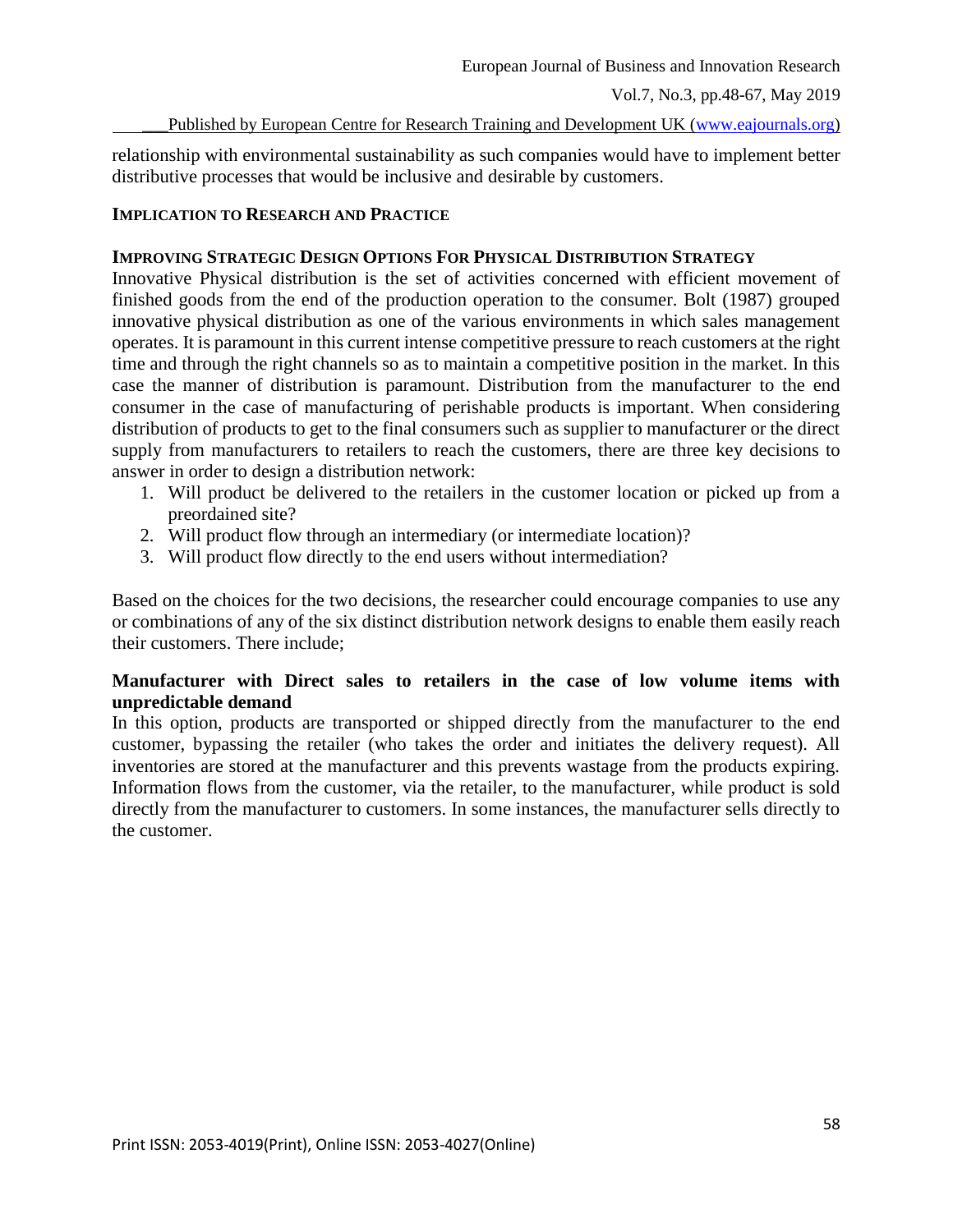European Journal of Business and Innovation Research

Vol.7, No.3, pp.48-67, May 2019

Published by European Centre for Research Training and Development UK [\(www.eajournals.org\)](http://www.eajournals.org/)



**Figure 1: Manufacturer with Direct Sales**

The biggest advantage of this form of distribution for companies is the ability to centralize inventories at the manufacturer. A manufacturer can accumulate demand and provide a high level of product availability with lower levels of inventory than individual retailers. The benefits from centralization are highest for high value, low volume items with unpredictable demand. Manufacturer and direct sales also offers the manufacturer the opportunity to further lower inventories by postponing customization until after the customer order has been placed.

Transportation costs in this case are high because the average outbound distance to the end consumer is large. Companies can be efficient in distributing with this method by putting in place a good information infrastructure so that the retailer can provide product availability information to the customer even though the inventory is located at the manufacturer. Customer relationship management is key with this method and there is a desired need for a database of customer's information. The customer should also have visibility into order processing at the manufacturer even though the order is placed with the retailer. A good system of information is needed as the response times tend to be large when direct sales was used because the order has to be transmitted from the retailer to the manufacturer.

The researcher could conclude that manufacturers with direct sales was best suited for a large variety of low demand, high value items where customers are willing to wait for delivery and accept several partial deliveries.

#### **Manufacturers with Direct sales and In-Transit Merge**

Unlike direct sales to retailers where each product in the order is sent directly from each manufacturer to the retailers to reach customer, in-transit merge combines pieces of the order coming from different locations so that the customer gets a single delivery. Information and product flows for the in-transit merge network are as shown in Figure 2. This method permit manufacturers who sell complimentary products like the case of pastry products. This permits the manufacturer to merge the products together before making a single delivery to the customer. This increases diversity and one stop shopping.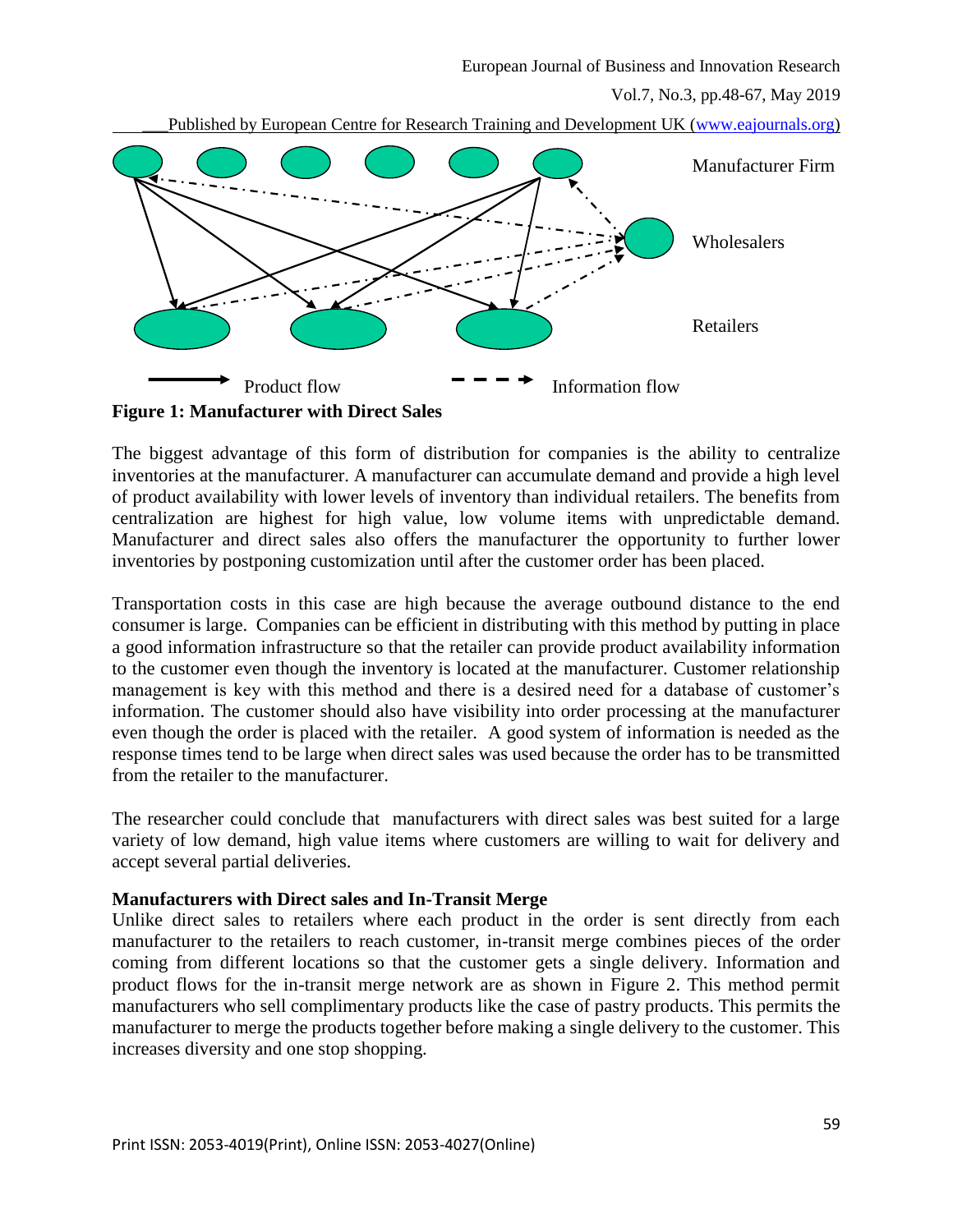#### Published by European Centre for Research Training and Development UK [\(www.eajournals.org\)](http://www.eajournals.org/)

As with manufacturer with direct sales, the ability to aggregate inventories and postpone product customization is a significant advantage of in-transit merge. This approach has the greatest benefits for products with high value whose demand is hard to forecast. An order from a company with two complementary products for example will require three manufacturers but needs only one delivery to the customer compared to three that would be required with drop shipping. Fewer deliveries save transportation cost and simplify receiving.This approach will reduce facility and processing costs for the manufacturer and the retailer. Even though this approach may increase customer base due to diversity and reduced cost, the manufacturer performing the in-transit merge has higher facility costs because of the merge capability required. Receiving costs at the customer are lower because a single delivery is received. An advanced information infrastructure is needed to allow the in-transit merge. The investment in information infrastructure will be higher than for direct sales to retailers. Response times may be marginally higher than in direct sales to retailers because of the need to perform the merge. Customer experience is likely to be better than direct sales because the customer receives only one delivery for their order instead of many partial deliveries.

Other advantages of in-transit merge over direct sales to customers are the lower transportation cost and improved customer experience. The major disadvantage is the additional effort during the merge itself. Given its performance characteristics, manufacturer sales with in-transit merge is best suited for low to medium demand, high value items where the retailer is sourcing from a limited number of manufacturers. Compared to drop shipping, in-transit merge requires a higher volume from each manufacturer to be effective. If there are too many sources, in-transit merge may be difficult to coordinate and implement but can offer better customer experience. In-transit merge is best implemented if there are few sourcing locations and each customer order has products from multiple locations.



*Figure 2: Direct sales to retailers with intrinsic merge*

#### **Distributor Storage and sales**

Under this option, inventory is not held by manufacturers at the factories but is held by distributors / wholesales in intermediate warehouses and package carriers are used to transport products from the intermediate location to the final customer or retailers. Information and product flows when using distributor storage with delivery by a package carrier are shown in below in figure 3. This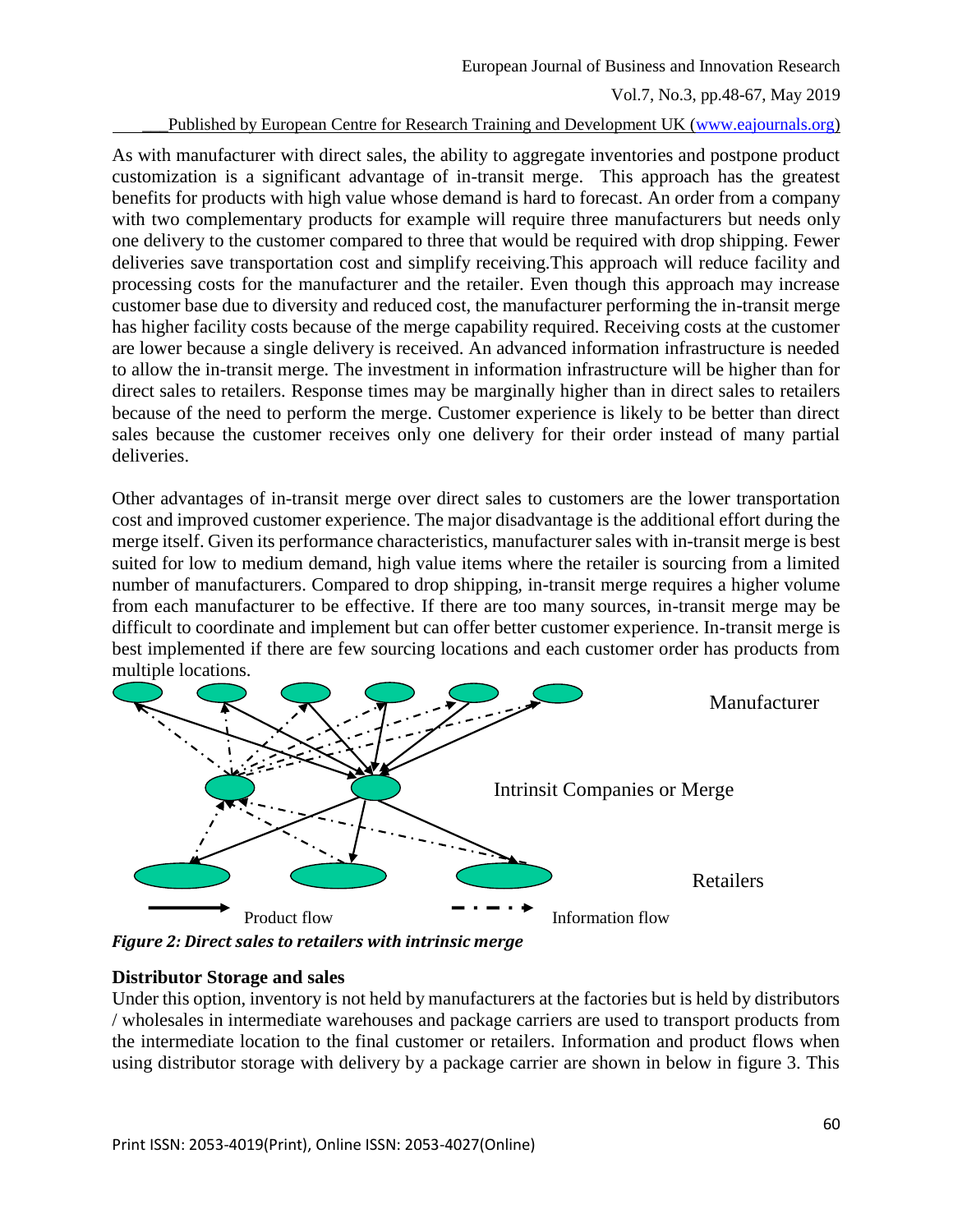Published by European Centre for Research Training and Development UK [\(www.eajournals.org\)](http://www.eajournals.org/)

distribution with storage will require a higher level of inventory because the distributor / wholesalers warehouse aggregates demand uncertainty to a lower level than the manufacturer.



## **Distributor Storage with Last Mile Delivery**

Last mile delivery refers to the distributor / retailer delivering the product to the customer's home instead of using Distributor storage and sales. Unlike distributor storage and sales, last mile delivery requires the distributor warehouse to be much closer to the customer, increasing the number of warehouses required. The warehouse storage with last mile delivery network is as shown in Figure 4 for manufactures wishing to use the Distributor storage with last mile delivery, and then they require higher levels of inventory than all options other than retail stores, because it has a lower level of aggregation.

Distributor storage with last mile delivery requires higher levels of inventory than all options other than retail stores, because it has a lower level of aggregation. From an inventory perspective, warehouse storage with last mile delivery is suitable for relatively fast moving items where disaggregation does not lead to a significant increase of inventory. Generally, products in food and beverage manufacturing firms or Staple items in the grocery industry fit this description.

Transportation costs are highest using last mile delivery. Last mile delivery may be somewhat cheaper in dense cities. Transportation costs may also be justifiable for bulky products where the customer is willing to pay for home delivery. Home delivery for water and large bags of rice has proved quite successful in many countries, where the high population density has helped decrease delivery costs.

Processing costs, however, are much higher than a network of retail stores because all customer participation is eliminated.

The information infrastructure with last mile delivery is similar to distributor storage with package carrier delivery and it requires, however, the additional capability of scheduling deliveries.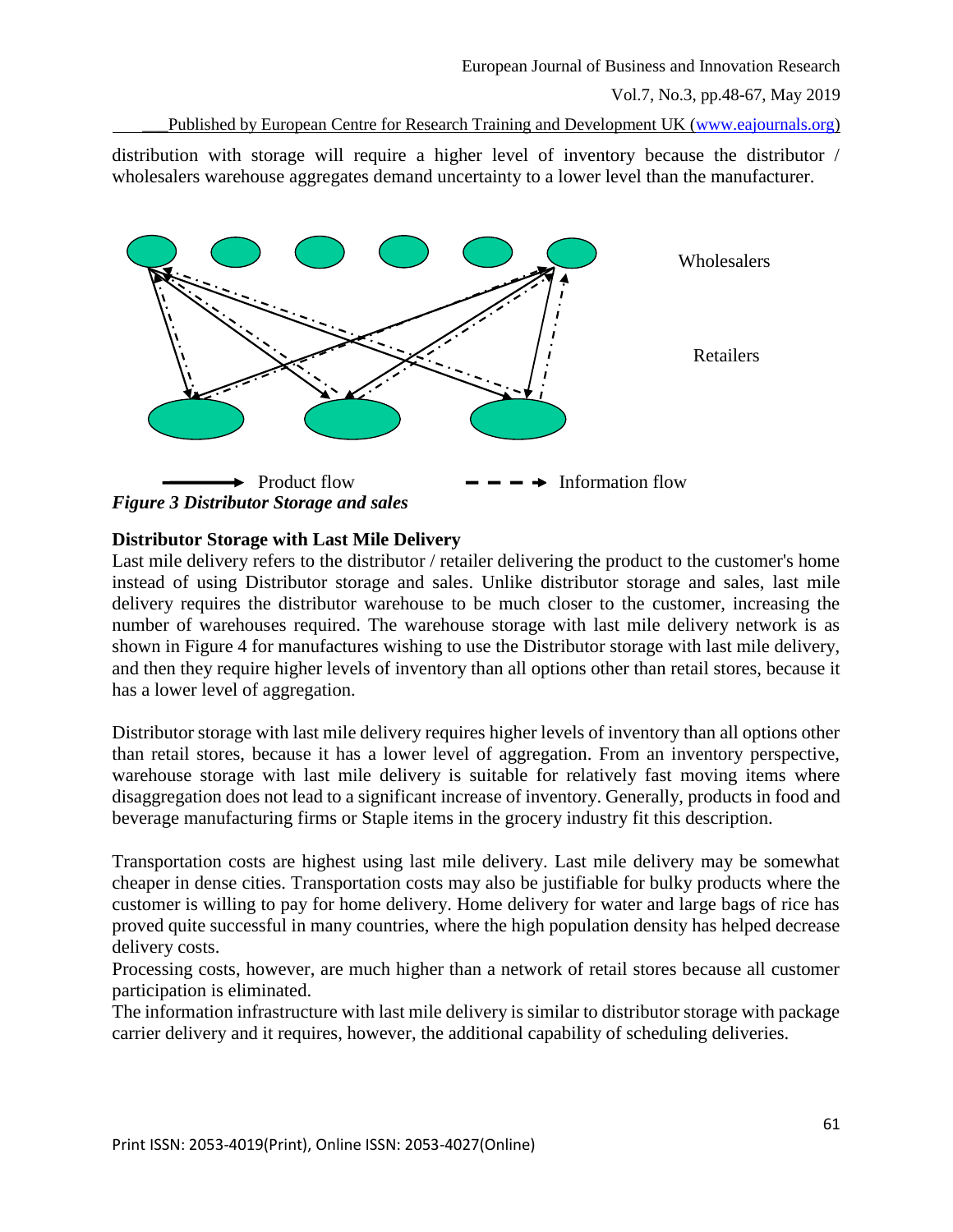



*Figure 4: Distributor Storage with Last Mile Delivery*

### **Manufacturer or Distributor Storage with Consumer Pickup**

In this approach, inventory is stored at the manufacturer or distributor warehouse but customers place their orders online or on the phone and then come to designated pickup points to collect their orders. Orders are sent from the storage site to the pickup points as needed. This approach can also allow customers to pick up online orders at a designated store. This approach enables companies to build solid bonds with their customers, listen to customer complaints and easily understand market changes.

Even though in this case, Facility costs are high if new pickup sites have to be built but a solution to use existing sites will lower the additional facility costs. Manufactures wishing to use this approach should be ready to welcome processing costs at the pickup site are high because each order must be matched with a specific customer when they arrive. Creating this capability can increase processing costs significantly if appropriate storage and information systems are not provided.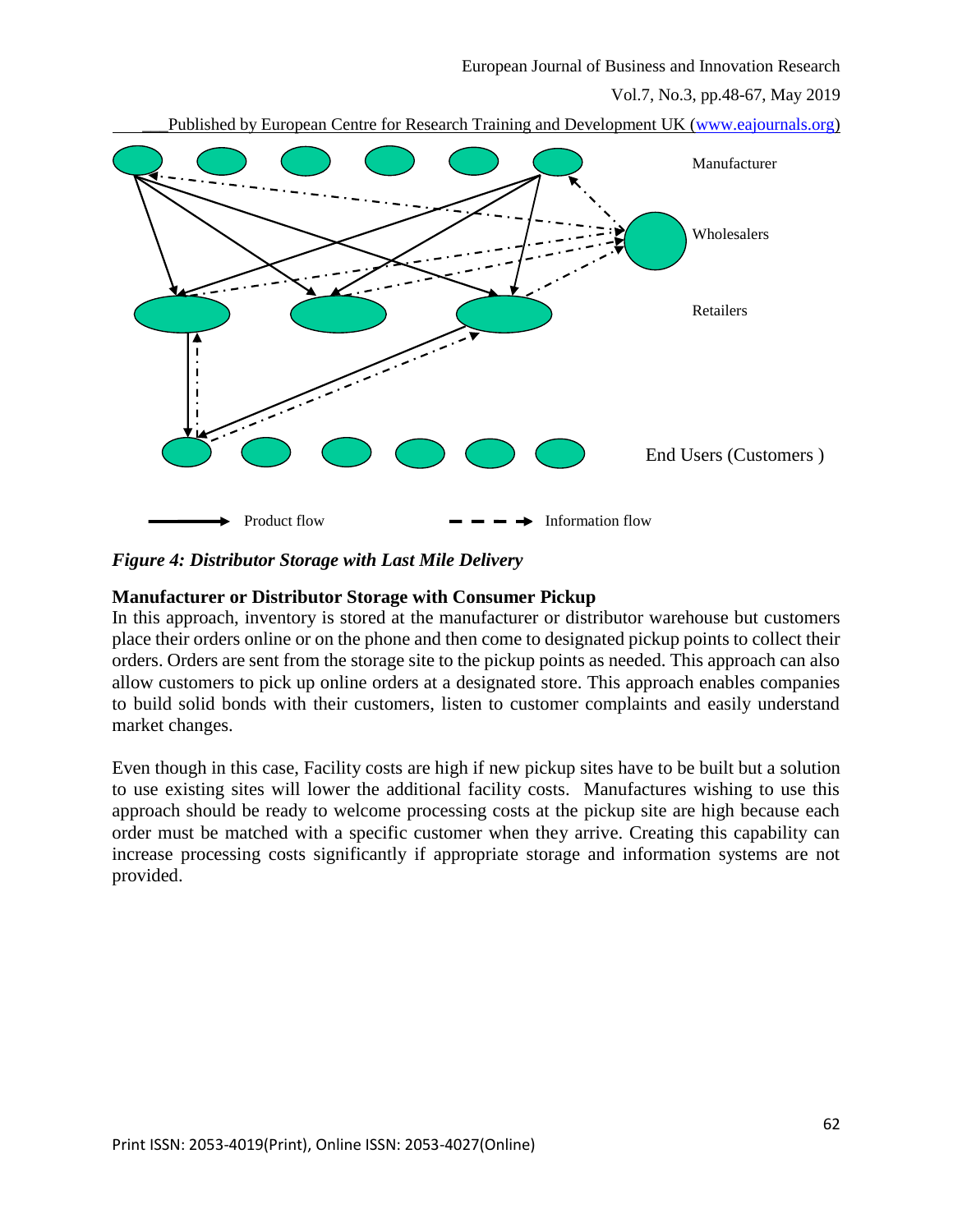Published by European Centre for Research Training and Development UK [\(www.eajournals.org\)](http://www.eajournals.org/)



*Figure 5: Manufacturer or Distributor Storage with Consumer Pickup*

A significant information infrastructure such as ERP is needed to provide visibility of the order until the customer picks it up. Very good coordination is needed between the retailer, the storage location, and the pickup location. In some cases, this option can be considered more convenient because it does not require the customer to be at home at the time of delivery. Order visibility is extremely important for customer pickups. . For customers, returning a product will be easy because they have a physical location to bring it to. Overall, return ability is fairly good using this option. The main advantage of a network with consumer pickup sites is that it can lower delivery cost, thus expanding the set of products sold as well as customers served online. The customer must be informed when the order has arrived and the order should be easily identified once the customer arrives to pick it up. Such a system can permit the customer to track the delivery process of its products. With the use of ERP system, this approach is easy to implement because it requires integration of several stages in the supply chain.

#### **Retail Storage with Customer Pickup**

In this option, inventory is stored locally at retail stores. Customers either walk into the retail store or place an order online or on the phone, and pick it up at the retail store. Most of companies that offer multiple options of order placement uses part of the facility as a grocery store and part of the facility as an online fulfillment center. Customers can walk into the store or order online.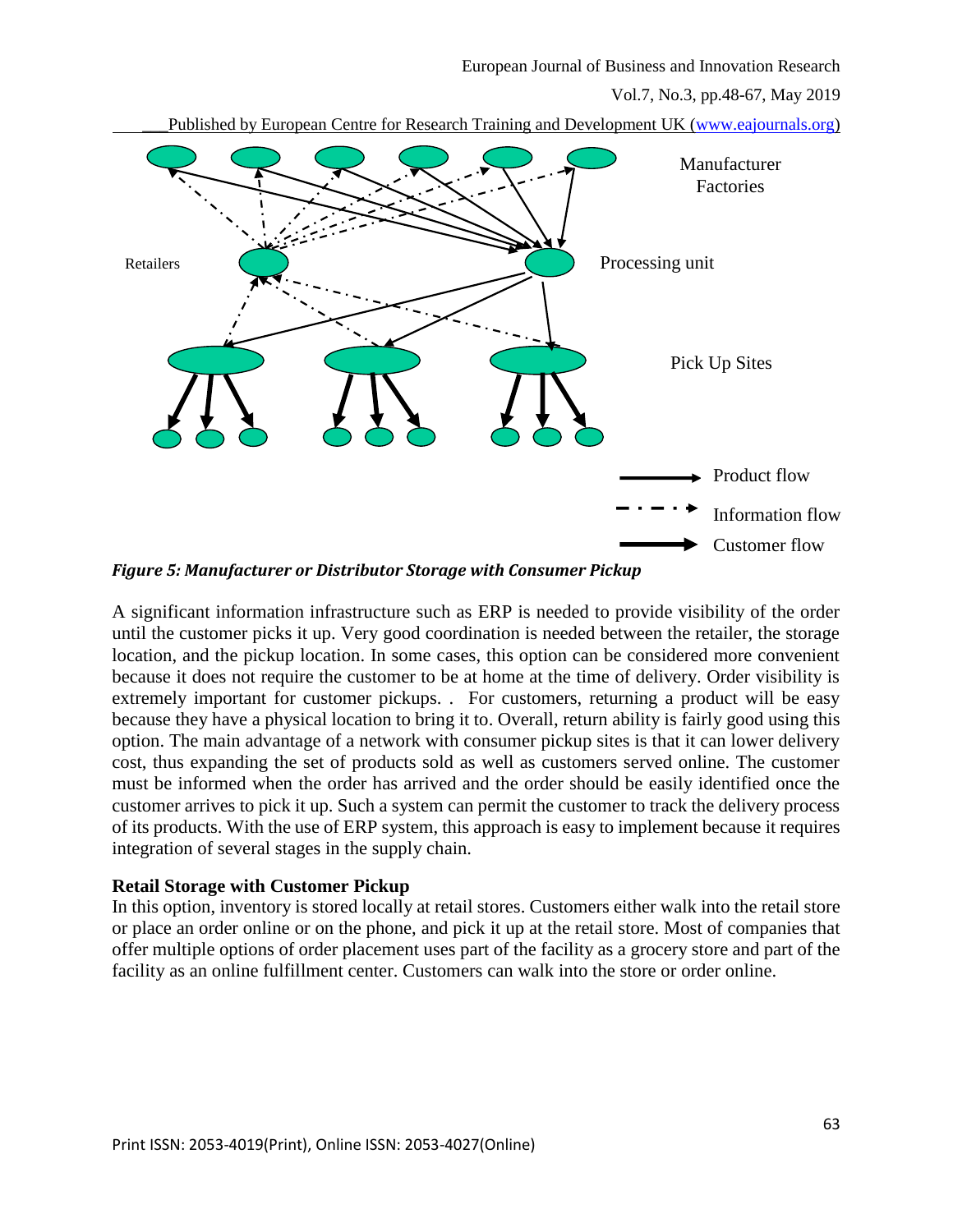Published by European Centre for Research Training and Development UK [\(www.eajournals.org\)](http://www.eajournals.org/)



#### *Figure 6: Retail Storage with Customer Pickup*

These practices would increase the awareness level of the businesses by assisting companies in gathering relevant information about the needs and preferences of their target customers in a timely and profitable manner.

## **IMPROVING THE CUSTOMER RELATIONSHIP MANAGEMENT PROCESS**

This process also requires that companies should tailor Product and Service Agreements (PSA) to meet the needs of key accounts and segments of other customers. Teams work with key accounts is implemented to improve processes, and eliminate demand variability and non-value-added activities. . Customer relationship management process can be achieved through the strategic process and the operational processes outlined below.

#### **The Strategic Process**

At the strategic level, the customer relationship management process provides the framework for managing relationships with customers, and is comprised of five sub processes.

#### **Stage One: Review Corporate Strategies**

In this first stage, the process team reviews the corporate strategies to identify customer segments that are key to the organisation's success now and in the future.

#### **Stage Two: Identify Criteria for Identifying Customers**

In this second stage, the team identifies the criteria for categorizing customers and provides guidelines for determining which customers qualify for tailored PSAs and which customers will be grouped into segments and offered a standard PSA that is developed to provide value to the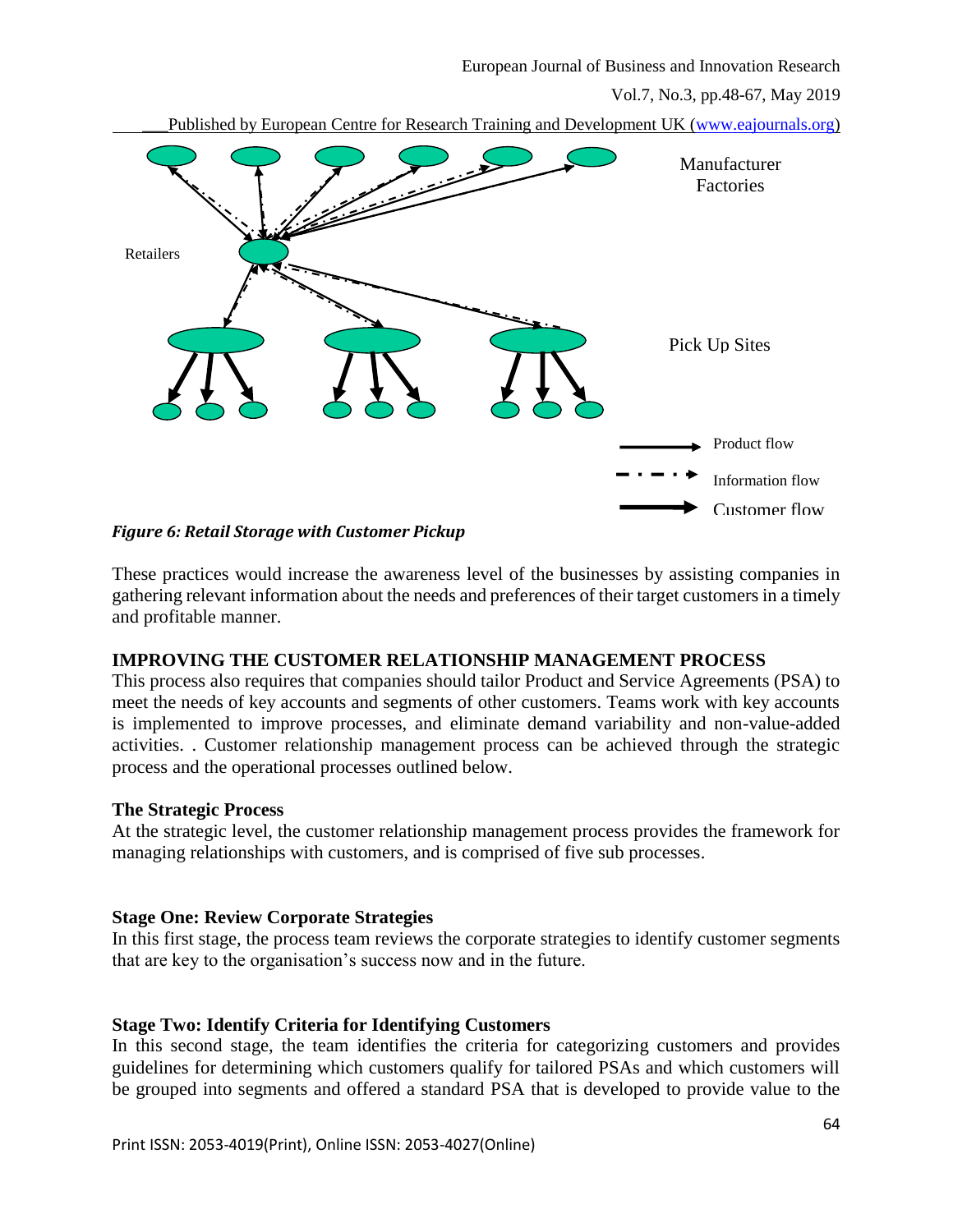Published by European Centre for Research Training and Development UK [\(www.eajournals.org\)](http://www.eajournals.org/)

segment. Potential criteria include: profitability, growth potential, competitive positioning issues, access to market knowledge, market share goals, margin levels, level of technology, resources and capabilities, compatibility of strategies, and channel of distribution. As part of this sub process, the team develops the firm's strategy for dealing with segments of customers who do not qualify for individually tailored PSAs.

### **Third Stage: Develops Guidelines for the Degree of Differentiation in the PSA**

In the third sub-process, the company through its team develops guidelines for the degree of differentiation in the PSA. This involves developing the differentiation alternatives and considering the revenue and cost implications of each. The output is the degree of customization that can be offered to customers. The goal is to offer PSAs that enhance the profitability of the firm and the customers. In the fourth stage, it consists to find and understand the differentiation opportunities, this sub-process will interface with all of the other processes.

### **Stage Five: Develops the Framework of Metrics**

The companies in the fifth stage would have to Develops the framework of metrics which involves outlining the metrics of interest and relating them to the customer's impact on the firm's profitability as well as the firm's impact on the customer's profitability. The customer relationship management process has the responsibility for assuring that the metrics used to measure all of the other processes are not conflicting. Management needs to insure that all internal and external measures are driving consistent and appropriate behavior.

## **Stage Six: Develops the Guidelines for Sharing Process Improvement Benefits with Customers Innovatively**

In the final sub-process, the guidelines for sharing process improvement benefits with customers should be developed innovatively. The goal is to make these process improvements win-win solutions for both the firm and the customer so that it can guarantee long term benefits. The customers in this case may include the end users to make sure that they have the right quality and characteristics of products but also the other buyers who are intermediaries.

In summary, the objective of customer relationship management at the strategic level is to identify customer segments, provide criteria for categorizing customers, provide customer teams with guidelines for customizing the product and service offering, develop a framework for metrics, and provide guidelines for the sharing of process improvement benefits with the customers.

## **CONCLUSION**

The implementation of strategic process and distribution innovation practices leads to high market share and employee satisfaction. It is paramount that companies should implement innovative strategies in the processes of product conception to production as well as adapted distribution strategies to satisfy their customers, employees and achieve sustainable growth. Some companies do not actually understand what sustainability and Eco-innovative product production process means. They thus need expert advice on the way forward with these strategies so as to realize sustainable competitive advantage.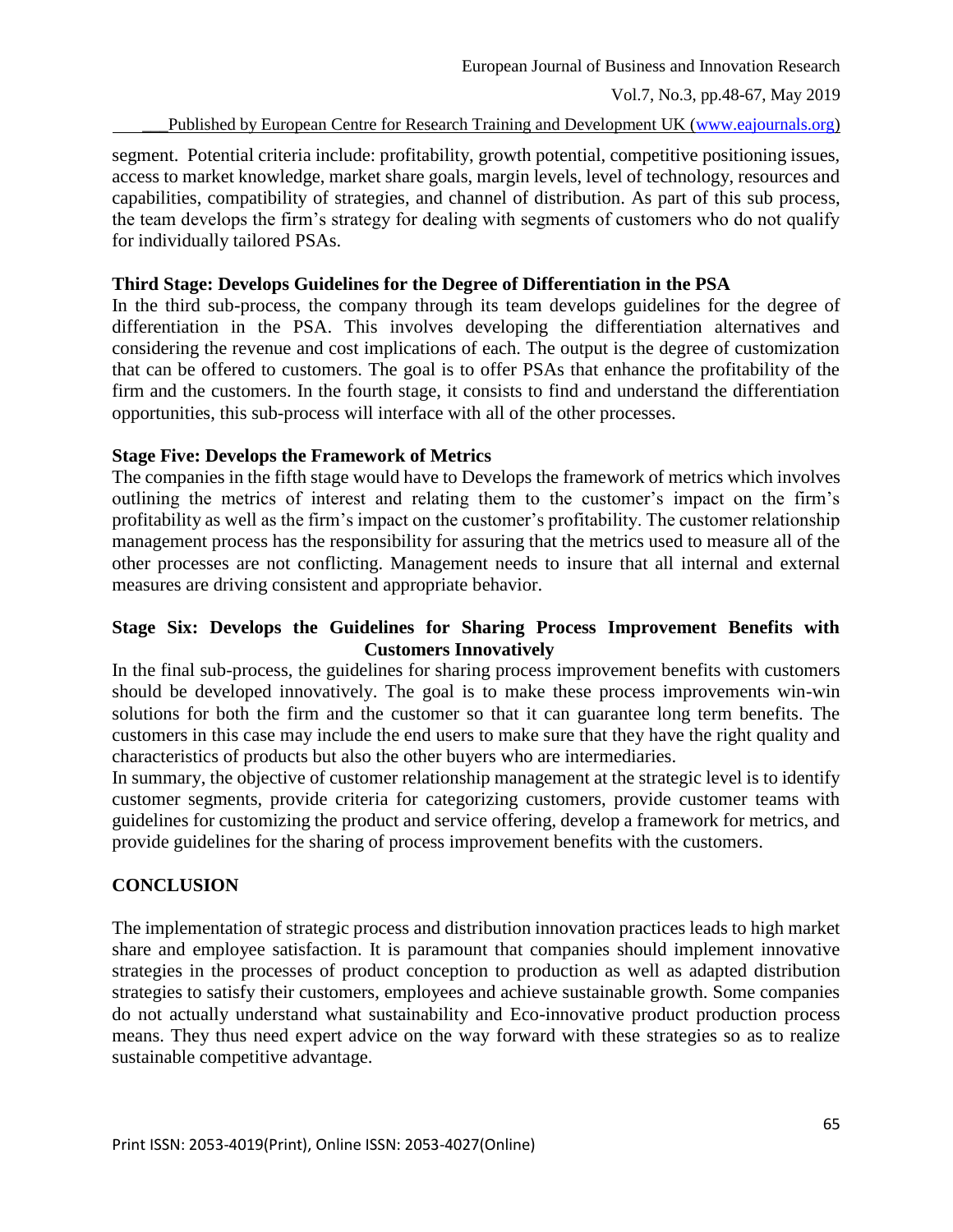Published by European Centre for Research Training and Development UK [\(www.eajournals.org\)](http://www.eajournals.org/)

Companies should try to have loyal customers who are happy because they are listened to and because their needs are met through product process innovation and distribution innovation practices. It is time for companies to recognise the need for strategic innovation practices in their business processes, products fitness, management practices, distribution practice as competition increases and as customers become interconnected and desire diverse products and services. We can also conclude from analysis that eco innovation is the driving force for sustainable growth. It time for companies to integrate social and environmental concerns into business practices, products, and services because this serves as way sustain resources, protect the environment and outperform competitor. Consumers are also becoming aware of the environmental challenges and so companies that engage in eco innovation can win over customers and increase market share. Companies would have to also ;Allocate dedicated resources and formal responsibilities for each stage of the strategic innovation process, distribution and ensure that the necessary infrastructure, skills, and expertise are made available, either within the organisation or through collaboration with external bodies.

## **FUTURE RESEARCH**

Creating a sustaining competitive advantage is directly aimed at the organisational financial performance. Strategic innovation creates competitive advantage by creating value disregarding the question of existing markets or new markets. However, creating competitive advantage through the strategic innovation requires substantial organisational resources. Future research should focus on the impact of organizational resources on sustainable competitive advantage.

## **REFERENCES**

- Abernathy, W., & Clark, K. (1985). Innovation: mapping the winds of creative destruction. *Journal of Research of Policy, 14*(1), 3-22.
- Acklin, C. (2010), "Design-driven innovation process model", Design Management Journal, Vol. 5 No. 1, pp. 50-60.
- Afuah A. 2002. Mapping technological capabilities into product markets and competitive advantage: the case of cholesterol drugs. Strategic Management Journal 23(2): 171-179
- Ayankeng, G. N., & **Atonque, E. T., (2016).** Illicit Financial Flows and Growth of Developing Countries. journal of business, economics and management, Vol. 4, No. 3, pp. 16-22
- Bagozzi, L. W., El-Ansary, A. L. & Coughlin, A. (1998). *Marketing Channels,* New Jersey: Prentice Hall.
- Birkinshaw, J., Hamel, G. and Mol, M.J. (2008). Management Innovation, *Academy of Management Review,* 33(4), 825- 845.
- Caves, R.E. (1971). International corporations: The industrial economics of foreign investment,
- Caves, R.E. (1982). *Multinational enterprise and Economic Analysis*, Cambridge (MA): Cambridge University Press.
- Dooley, K.E. (1999). Towards a holistic model for the diffusion of educational technologies: An integrative review of educational innovation studies. *Educational Technology & Society 2*(4), 35-45.
- Espallardo, M. H. & Ballester, E. D. (2009). "Product Innovation in Small Manufacturers, Market Orientation and the Industry's Five Competitive Forces: Empirical Evidence from Spain," *European Journal of Innovation Management*, 12 (4), 470-491.